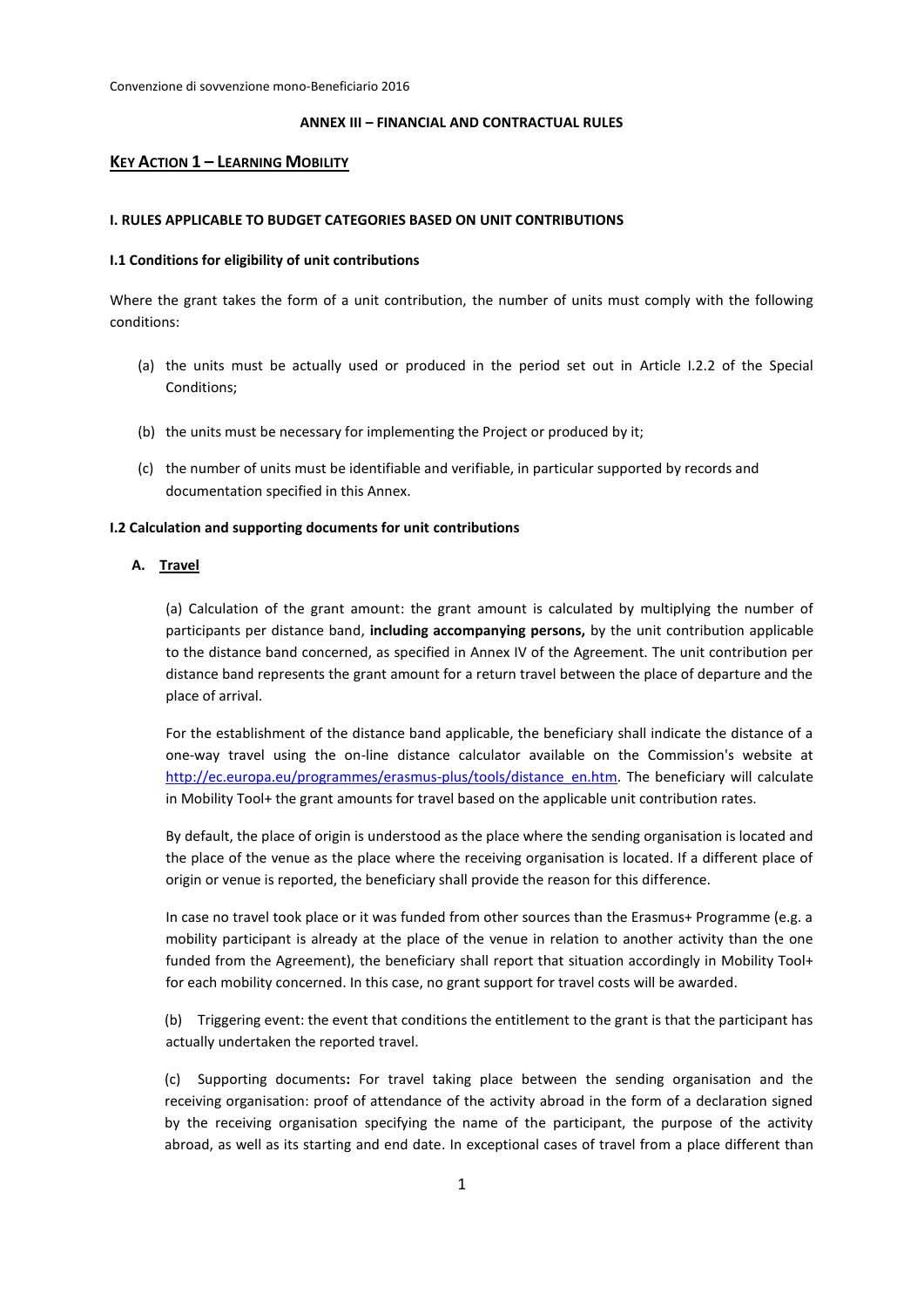that where the sending organisation is located and/or travel to a place different than that where the receiving organisation is located which leads to a change of distance band, the actual travel itinerary shall be supported with travel tickets or other invoices specifying the place of departure and the place of arrival.

#### **B. Individual support**

- (a) Calculation of the grant amount: the grant amount is calculated by multiplying the number of days/months per participant, including accompanying persons, by the unit contribution applicable per day/month for the receiving country concerned as specified in Annex IV of the Agreement. In the case of incomplete months for long-term mobilities, the grant amount is calculated by multiplying the number of days in the incomplete month by 1/30 of the unit contribution per month. One travel day before the activity and one travel day following the activity can be included for the calculation of individual support if relevant.
- In case of an interruption during the stay, the period of interruption will not be counted when calculating the individual support grant.
- In case of termination by the participant of the agreement with the beneficiary due to "force majeure", the participant shall be entitled to receive the amount of the grant corresponding to the actual duration of the mobility period as defined in article 2.2 of the agreement between the beneficiary and the participant. Any remaining funds shall have to be refunded, except if agreed differently with the beneficiary.
- In case of suspension by the participant of the grant agreement with the beneficiary due to "force majeure", the participant shall be allowed to continue the activities after the interruption, provided that the mobility end date does not exceed the final date of the mobility project. This should be reported in Mobility Tool+ as a single mobility with an interruption period.
- (b) Triggering event: the event that conditions the entitlement to the grant is that the participant has actually undertaken the activity abroad for the specified period.
- (c) Supporting documents: proof of attendance of the activity abroad in the form of a declaration signed by the receiving organisation specifying the name of the participant, the purpose of the activity abroad, as well as its start and end date.
- (d) Reporting:
- Participants in the mobility activities shall report on this activity via an on-line questionnaire providing their feedback in terms of factual information and their appreciation of the activity period abroad, as well as of its preparation and follow-up.

## **C. Organisational support**

(a) Calculation of the grant amount: the grant amount is calculated by multiplying the total number of participations in mobility activities by the unit contribution applicable as specified in Annex IV of the Agreement. The total number of persons considered for organisational support excludes persons accompanying learners at their activity abroad.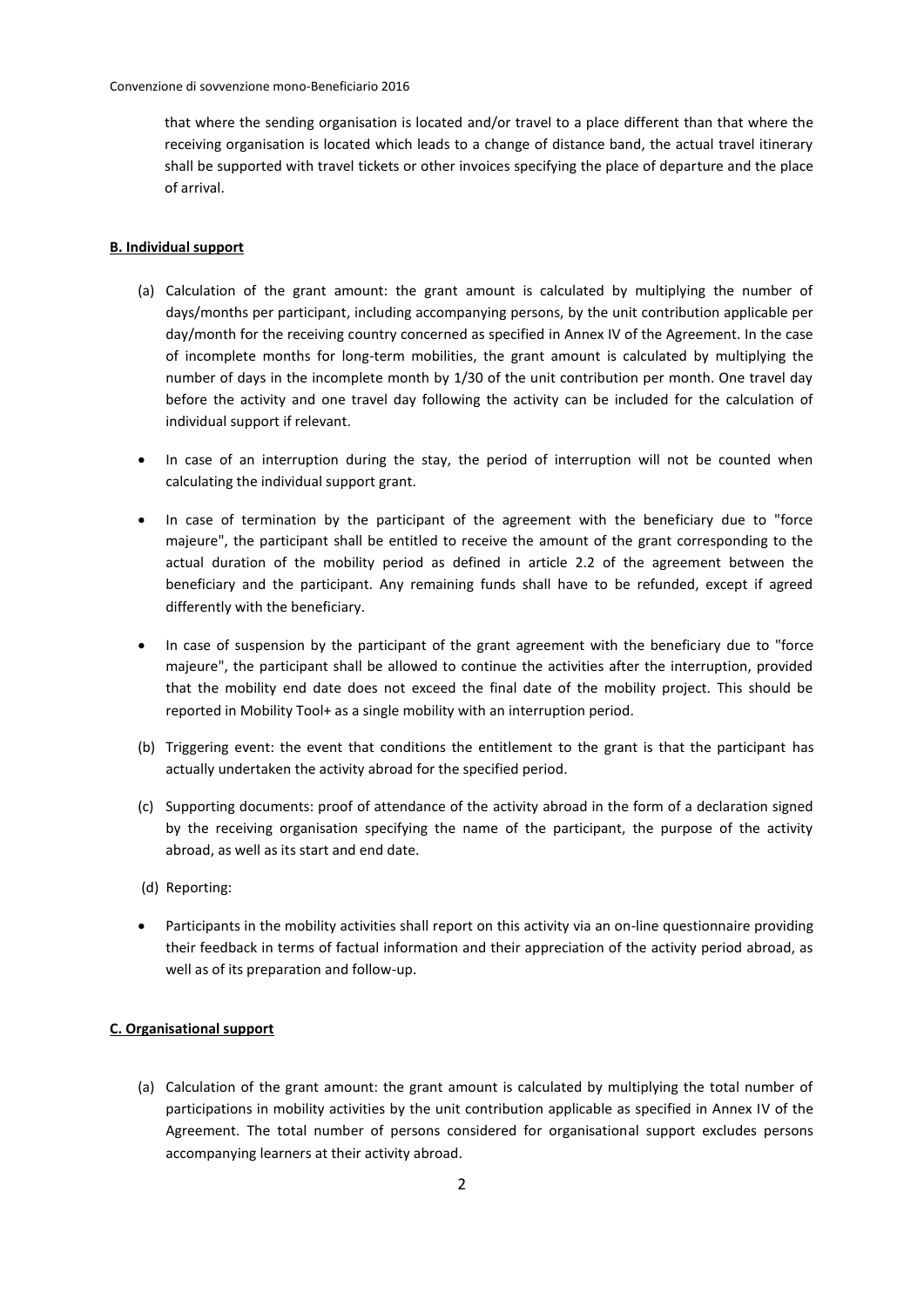- (b) Triggering event: the event that conditions the entitlement to the grant is that the participant has actually undertaken the activity abroad.
- (c) Supporting documents: proof of attendance of the activity abroad as specified for "individual support" above.

#### **D. Linguistic support**

#### **D.1. Linguistic support (only for languages not covered by OLS)**

- (a) Calculation of the grant amount: the grant amount is calculated by multiplying the total number of learners receiving linguistic support by the unit contribution as specified in Annex IV of the Agreement.
- (b) Triggering event: the event that conditions the entitlement to the grant is that the participant has actually undertaken language preparation in the language of instruction of work abroad.
- (c) Supporting documents:
- proof of attendance of courses in the form of a declaration signed by the course provider, specifying the name of the participant, the language taught, the format and duration of the linguistic support provided, or
- invoice for the purchase of learning materials, specifying the language concerned, the name and address of the body issuing the invoice, the amount and currency, and the date of the invoice, or
- in case the linguistic support is provided directly by the beneficiary: a declaration signed and dated by the participant, specifying the name of the participant, the language taught, the format and duration of the linguistic support received.

# **D.2. Online Linguistic Support (OLS) [***Only applicable for mobilities for which the main language of instruction, work or volunteering is Czech, Danish, Greek, English, French, German, Italian, Spanish, Dutch, Polish, Portuguese or Swedish (or additional languages once they become available in the Online Linguistic Support (OLS) tool), with the exception of native speakers]*

#### *OLS language assessments*

- Language assessment licenses are provided for participants undertaking a mobility period abroad for a minimum period of one month.
- The licences shall be distributed to the participants from the sending institution. The beneficiary shall ensure the uptake of the licences and make every effort to ensure that all the allocated licences are used by the selected participants.
- The beneficiary shall distribute the language assessment licences to participants after their selection for the mobility activity abroad.
- The beneficiary shall ensure that mobility participants take the first OLS language assessment before their mobility period and the second OLS language assessment at the end of their mobility period.
- The beneficiary will be notified of the assessment results by the service provider.

#### *OLS language courses*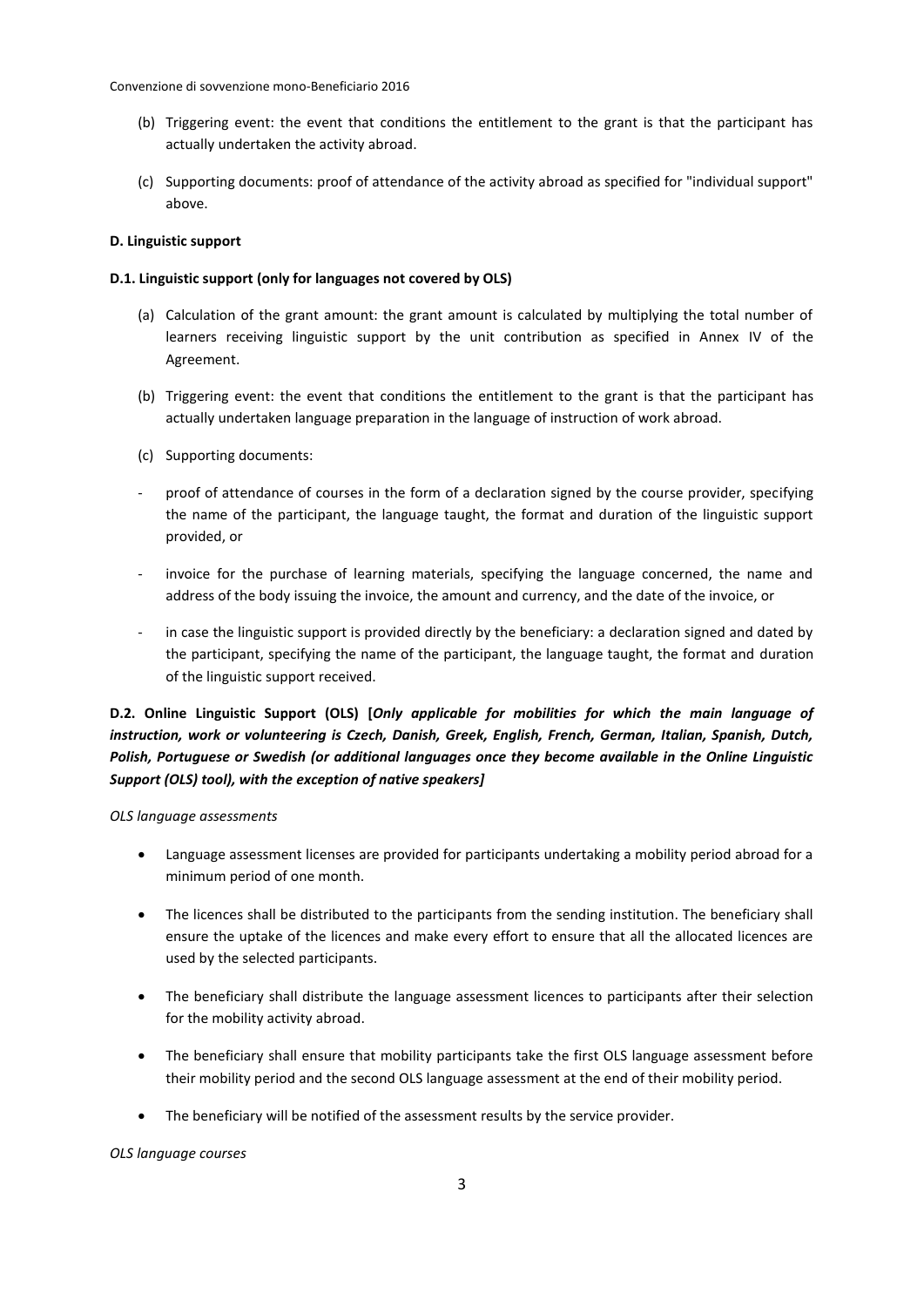- Participants must have taken an OLS assessment before they can be awarded a licence to follow an OLS language course. Licences for OLS language courses shall be awarded to all participants willing to follow the course and according to the participant's linguistic needs.
- Licences shall be distributed among the participants from the sending institution according to their needs. All participants having taken the language assessment have the opportunity to follow a language course.
- Mobility participants with a level of B2 or higher at the first language assessment in their main language of instruction, work or volunteering have the opportunity to follow an OLS language course either in that language or in the local language of the country, provided it is available in the OLS. It is up to the sending institution or the beneficiary to indicate this choice in the OLS.
- OLS language course licences must be used in the period between the OLS first and second language assessments, before and during the mobility activity of the participants concerned.
- The beneficiary shall monitor the use of licences on the basis of the information provided by the service provider.
- The beneficiary shall make every effort to ensure that all the allocated licences are actively used by the selected participants.

# *All licences*

- Mobility participants commit themselves by signing the individual mobility grant agreement to complete both OLS language assessments (before and at the end of the mobility period) and to follow the OLS language course, if awarded.
- The beneficiary shall act in line with the guidelines for the use of the OLS provided by the service provider.
- The beneficiary shall report on the number of used language assessment and language course licences in the final beneficiary report.
- In case of unused or non-allocated licences at the time of final beneficiary report, the NA may decide to take this into account for the allocation of the number of licences awarded to the beneficiary in the subsequent call years.

# **II. RULES APPLICABLE FOR THE BUDGET CATEGORIES BASED ON REIMBURSEMENT OF ACTUAL INCURRED COSTS**

# **II.1. Conditions for the reimbursement of actual costs**

Where the grant takes the form of a reimbursement of actual costs, the following conditions shall apply:

- (a) they are incurred by the beneficiary;
- (b) they are incurred in the period set out in Article I.2.2.;
- (c) they are indicated in the estimated budget set out in Annex II or eligible following budget transfers in accordance with Article I.3.3;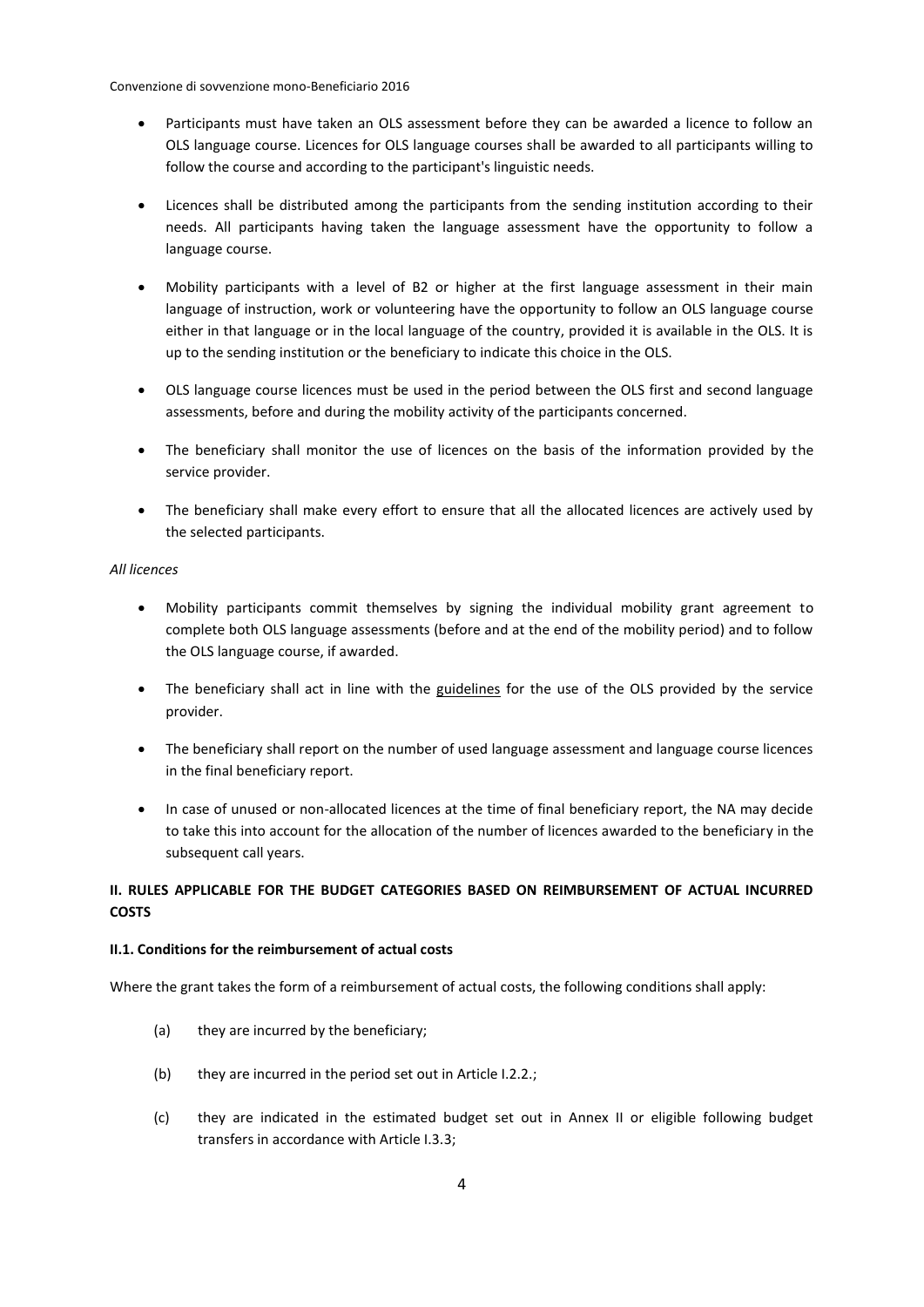- (d) they are incurred in connection with the Project as described in Annex II and are necessary for its implementation;
- (e) they are identifiable and verifiable, in particular are recorded in the beneficiary's accounting records and determined according to the applicable accounting standards of the country where the beneficiary is established and with the beneficiary's usual cost accounting practices;
- (f) they comply with the requirements of applicable tax and social legislation;
- (g) they are reasonable, justified, and comply with the principle of sound financial management, in particular regarding economy and efficiency;
- (h) they are not covered by a unit contribution as specified in Section I of this Annex.

## **II.2. Calculation of actual cost**

- A. Special needs support
- a) Calculation of the grant amount: the grant is a reimbursement of 100% of the eligible costs actually incurred.
- b) Eligible costs: costs directly related to participants with disabilities and accompanying persons (including costs related to travel and subsistence, if justified and as long as a unit contribution for these participants is not requested through budget categories "travel" and "individual support" and that are additional to costs supported by a unit contribution as specified in Section I of this Annex.
- c) Supporting documents: invoices of the actual costs incurred, specifying the name and address of the body issuing the invoice, the amount and currency, and the date of the invoice.
- d) Reporting:
- The beneficiary shall report in Mobility Tool+ whether additional grant support for special needs support or accompanying person was used for any of the participants with special needs.
- In such case, the beneficiary shall report in Mobility Tool+ the type of additional expenses as well as the real amount of related additional costs incurred.

## B. Exceptional costs

- (a) Calculation of the grant amount: the grant is a reimbursement of 75% of the eligible costs actually incurred for the financial guarantee, of 80% of the eligible costs for expensive travel costs of participants from outermost regions and OCTs and of 100% of the eligible costs actually incurred for the participation of learners with fewer opportunities.
- (b) Eligible costs:
- costs that are indispensable to allow learners with fewer opportunities to participate in the project (excluding costs for travel and individual support for participants and accompanying persons) and that are additional to costs supported by a unit contribution as specified in Section I of this Annex;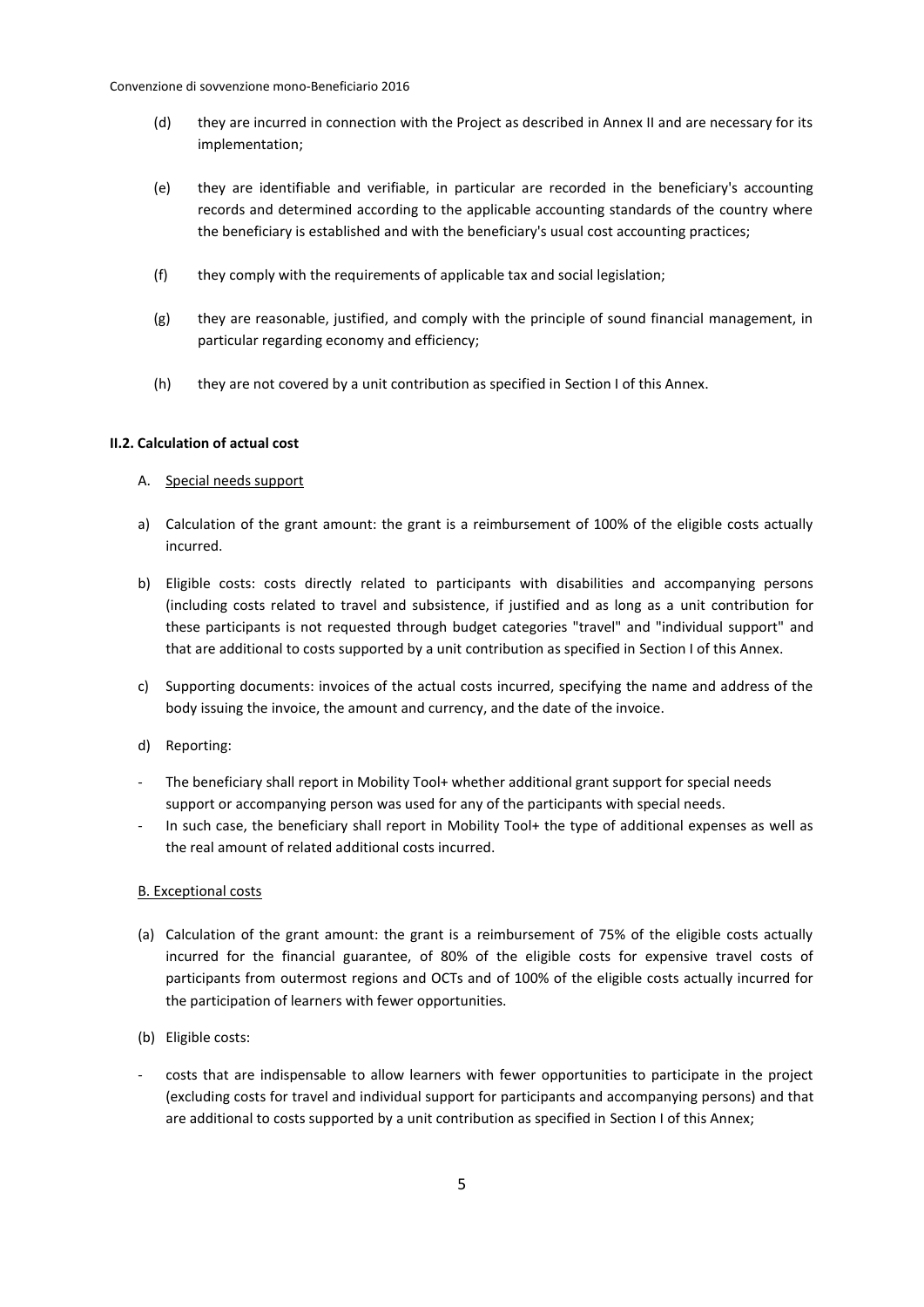- costs relating to a pre-financing guarantee lodged by the beneficiary where such guarantee is required by the NA, as specified in Article I.4.2 of the Agreement.
- costs of travel for participants of outermost regions and OCTs for which the standard funding rule does not cover at least 70% of the eligible costs.
- (c) Supporting documents:
- In the case of costs related to the participation of learners with fewer opportunities: invoices of the actual costs incurred, specifying the name and address of the body issuing the invoice, the amount and currency, and the date of the invoice.
- In the case of a financial guarantee: proof of the cost the financial guarantee issued by the body providing the guarantee to the beneficiary, specifying the name and address of the body issuing the financial guarantee, the amount and currency of the cost of the guarantee, and providing the date and signature of the legal representative of the body issuing the guarantee.
- In the case of the costs for travel for participants from outermost regions and OCTs, proof of payment of the related costs on the basis of invoices specifying the name and address of the body issuing the invoice, the amount and currency, and the date of the invoice;

## **III. CONDITIONS OF ELIGIBILITY OF PROJECT ACTIVITIES**

- a) The beneficiary shall ensure that the activities of the project for which grant support was awarded are eligible in accordance with the rules set out in the Erasmus+ Programme Guide for each Key Action and each field.
- b) Activities undertaken that are not compliant with the rules set out in the Erasmus+ Programme Guide as complemented by the rules set out in this Annex shall be declared ineligible by the NA and the grant amounts corresponding to the activities concerned shall be reimbursed in full. The reimbursement shall cover all budget categories for which a grant was awarded in relation to the activity that is declared ineligible.
- c) The eligible minimum duration of mobility activities specified in the Programme Guide is the minimum duration of the activity excluding time for travel.

## **IV. RULES AND CONDITIONS FOR GRANT REDUCTION FOR POOR, PARTIAL OR LATE IMPLEMENTATION**

- Poor, partial or late implementation of the Project may be established by the NA on the basis of the final report submitted by the beneficiary (including reports from individual participants taking part in the mobility activities).
- The NA may consider also information received from any other relevant source, proving that the Project is not implemented in accordance with the contractual provisions. Other sources of information may include monitoring visits, desk checks or on the spot checks undertaken by the NA.
- The final report will be assessed on the basis of quality criteria and scored on a total of maximum 100 points. If the final report scores below 50 points in total, the NA may reduce the final grant amount for organisational support on the basis of poor, partial or late implementation of the action even if all activities reported were eligible and actually took place.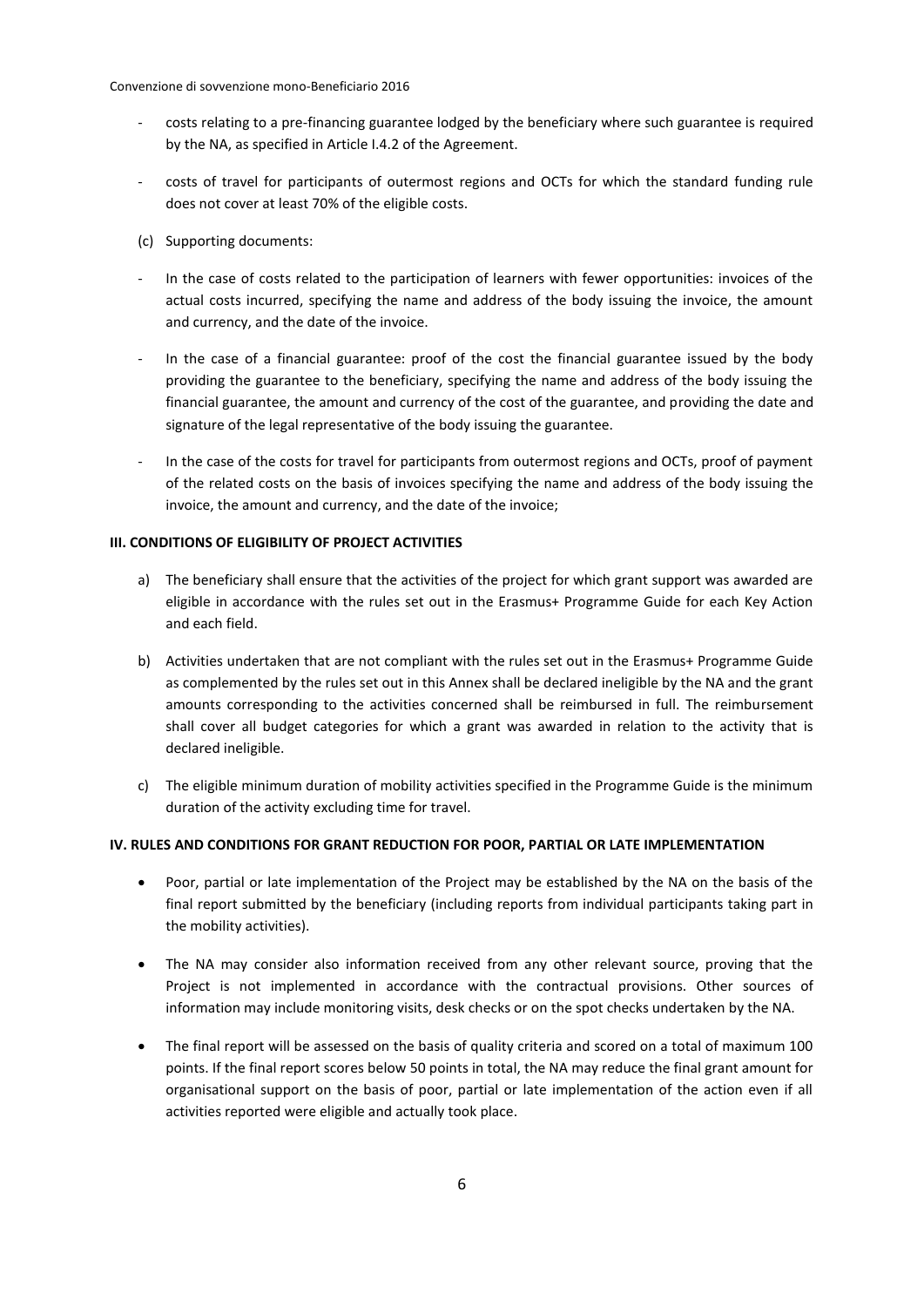- [*For VET accredited organisations only*] In the case of accredited organisations, if the NA considers that the implementation of the Project does not respect the quality commitment undertaken by the beneficiary, the NA may in addition or alternatively require the beneficiary to develop and implement an action plan within an agreed timeframe to ensure respect of the applicable requirements. If the beneficiary does not implement the action plan in a satisfactory manner by the due date, the NA may withdraw the accreditation.
- The final report will be assessed in conjunction with the reports from the mobility participants, using a common set of quality criteria focusing on:

# *[For non-accredited organisations]*

- $\circ$  The extent to which the action was implemented in line with the approved grant application
- o The quality of the learning outcomes and impact on participants
- o The impact on the participating organisations
- $\circ$  The quality of the practical arrangements provided in support of the mobility, in terms of preparation, monitoring and support to participants during their mobility activity
- $\circ$  The quality arrangements for the recognition/validation of the learning outcomes of participants
- $\circ$  The extent to which the grant amounts due to mobility participants were transferred to them in accordance with the contractual provisions set out in the agreement between the respective beneficiary and participant following the templates provided in Annex VI of the Agreement.

## *[for VET accredited organisations:]*

- $\circ$  The extent to which the action was implemented in line with the approved grant application.
- $\circ$  The extent to which the action was implemented in respect of the quality and compliance requirements set out in the Erasmus+ VET Mobility Charter.
- $\circ$  The extent to which the grant amounts due to mobility participants were transferred to them in accordance with the contractual provisions set out in the agreement between the beneficiary and the participant following the templates provided in Annex VI of the Agreement.
- A grant reduction based on poor, partial or late implementation may be applied to the final amount of eligible expenses for organisational support and may be of:
	- o 25% if the final report scores at least 40 points and below 50 points;
	- o 50% if the final report scores at least 25 points and below 40 points;
	- o 75% if the final report scores below 25 points.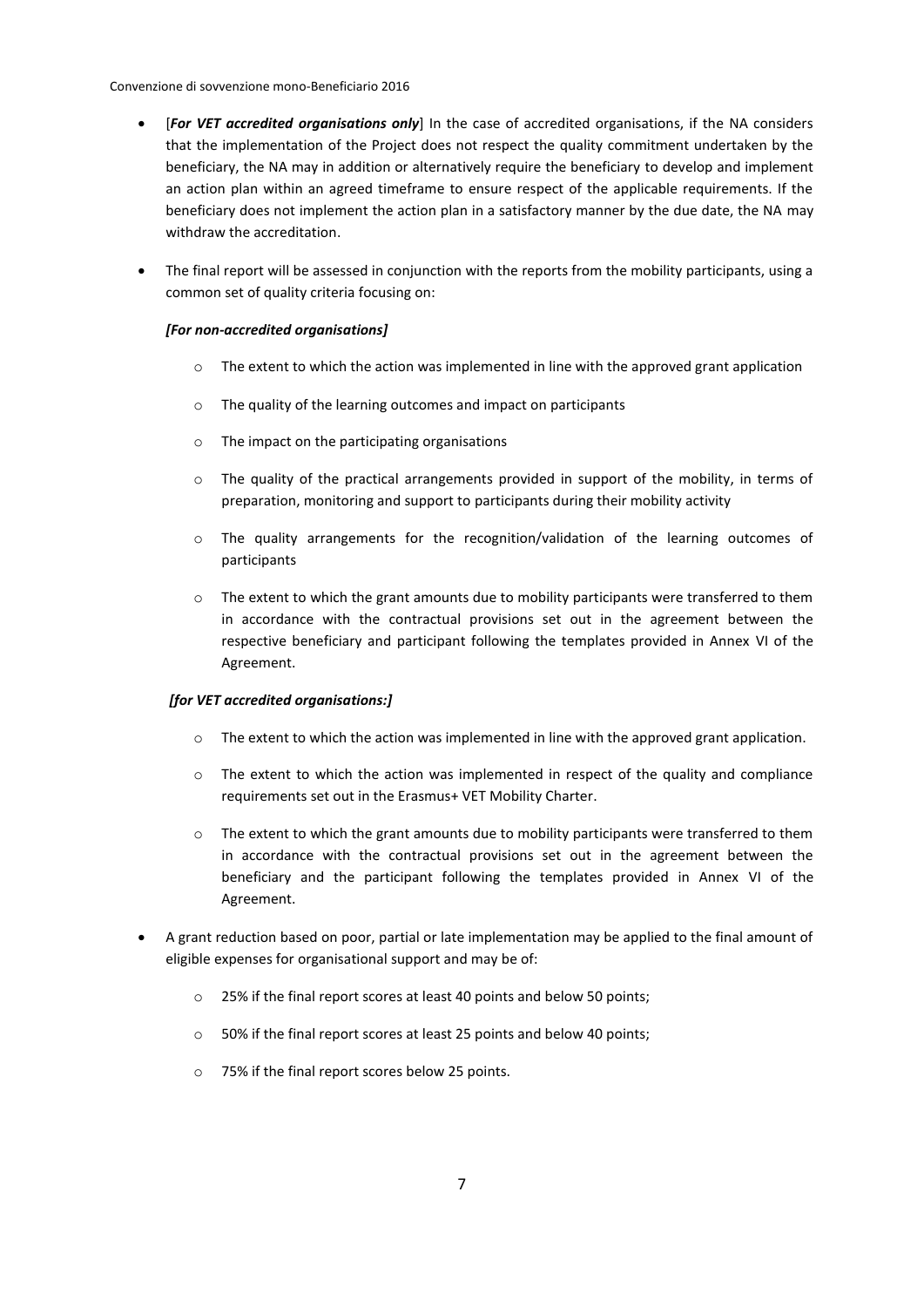#### **V. GRANT MODIFICATIONS**

#### **(a)** Grant modification due to additional funds being available

- In the event of additional funds becoming available to the NA for (re)allocation to beneficiaries, the total maximum grant amount indicated in Article I.3.1 may be increased in accordance with the following conditions:
	- The beneficiary has not been awarded the full grant requested under the main selection round due to the high demand and limited budget rather than for reasons of weak past performance of the beneficiary;
	- On the basis of the information provided in the ad hoc interim report and data registered in Mobility Tool+, the realisation level of mobilities granted initially is in line with the Grant Agreement.
- The final grant amount awarded shall not exceed the grant amount requested by the applicant in the initial grant application.

## **(b)** Contractual modifications

• In accordance with Article II.13 of the Agreement, any modification of the grant as set out in Sections V (a) above will take the form of an amendment to the Agreement.

#### **VI. CHECKS OF GRANT BENEFICIARIES AND PROVISION OF SUPPORTING DOCUMENTS**

In accordance with Article II.27, the beneficiary may be subject to checks and audits in relation to the Agreement. Checks and audits aim at verifying whether the beneficiary managed the grant in respect of the rules set out in the Agreement, in order to establish the final grant amount to which the beneficiary is entitled.

A final report check shall be performed for all projects. In addition, the project may be subject to further desk check or on-the-spot check if the project Agreement is included in the NA sample required by the European Commission or if the NA has selected it for a targeted check based on its risk assessment.

For final report check and desk check, the beneficiary shall supply copies of supporting documents (including supporting documents from the other beneficiaries) to the NA, unless the NA makes a request for originals to be delivered. The NA shall return original supporting documents to the beneficiary upon its analysis thereof. If the beneficiary is legally not authorised to send original documents for final report or desk checks, the beneficiary concerned may send a copy of the supporting documents instead.

The beneficiary shall note that for any type of check the NA may additionally request supporting documents or evidence that are typically specified for another type of check.

The different checks shall include the following:

**a) Final report check**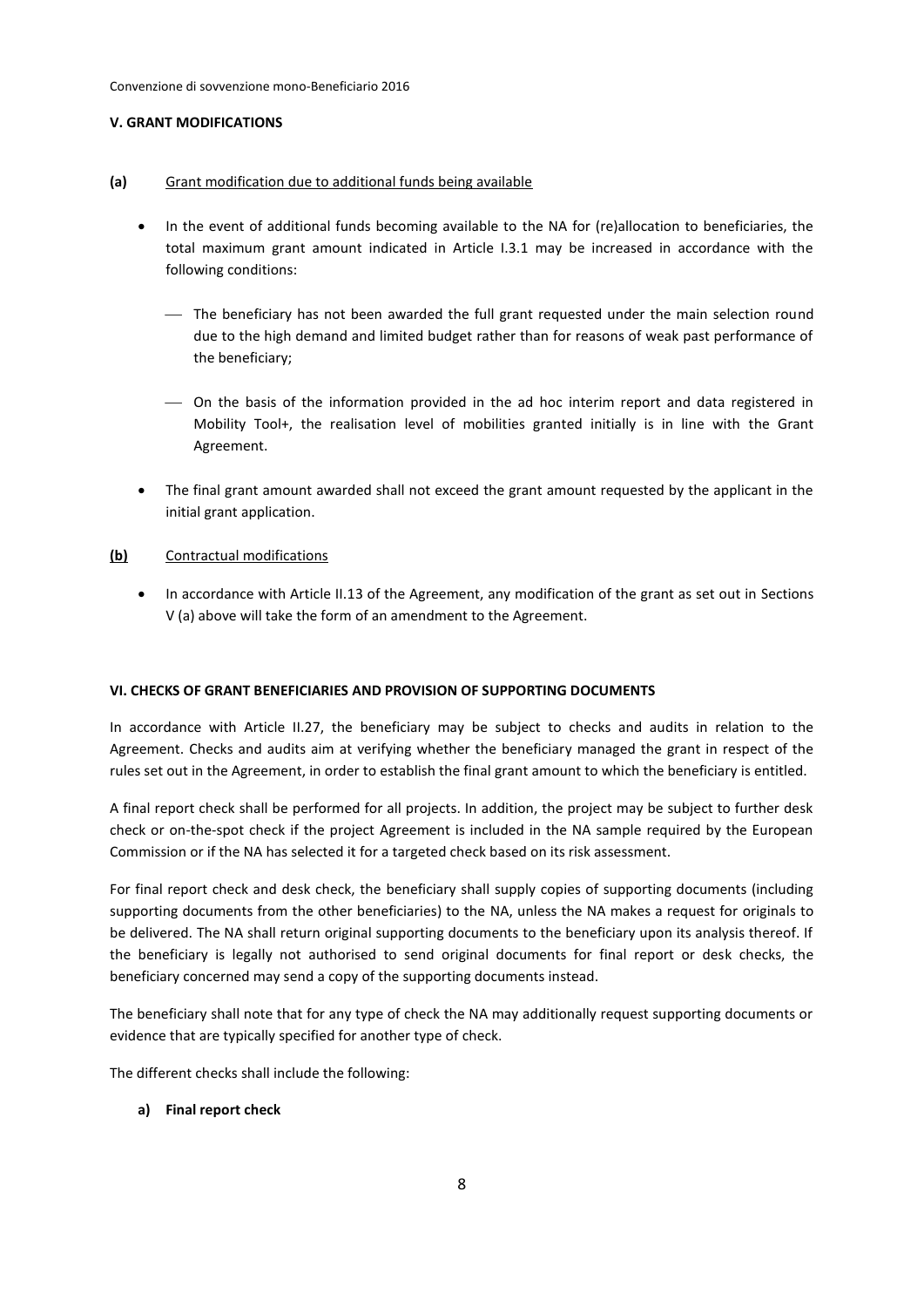The final report check is undertaken at final report stage at the NA premises in order to establish the final grant amount to which the beneficiary is entitled.

The beneficiary shall submit to the National Agency a final report through Mobility Tool+ which will include the following information on grant expenditure:

- Unit contributions consumed for budget categories:
	- $-$  Travel
	- Individual support
	- Organisational support
	- Linguistic support
- Actual costs incurred for budget category:
	- Special needs support
- Actual costs incurred and supporting documents specified in Section II of this Annex for budget category: Exceptional costs

# **b) Desk check**

Desk check is an in-depth check of supporting documents at the NA premises that may be conducted at or after the final report stage.

Upon request, the beneficiary shall submit to the National Agency the supporting documents for all budget categories.

# **c) On-the-spot checks**

On-the-spot checks are performed by the NA at the premises of the beneficiary or at any other relevant premise for the execution of the Project. During on-the-spot checks, the beneficiary shall make available for review by the National Agency original supporting documentation as specified for final report and desk checks.

There are three types of possible on-the-spot checks:

# *On-the-spot check during project implementation*

This check is undertaken during the implementation of the Project in order for the National Agency to verify directly the reality and eligibility of all project activities and participants,

# *On-the-spot check after completion of the project*

This check is undertaken after the end of the Project and usually after the final report check.

In addition to providing all supporting documentation, the beneficiary will enable the National Agency access to the recording of project expense in the beneficiary accounts.

## *System check*